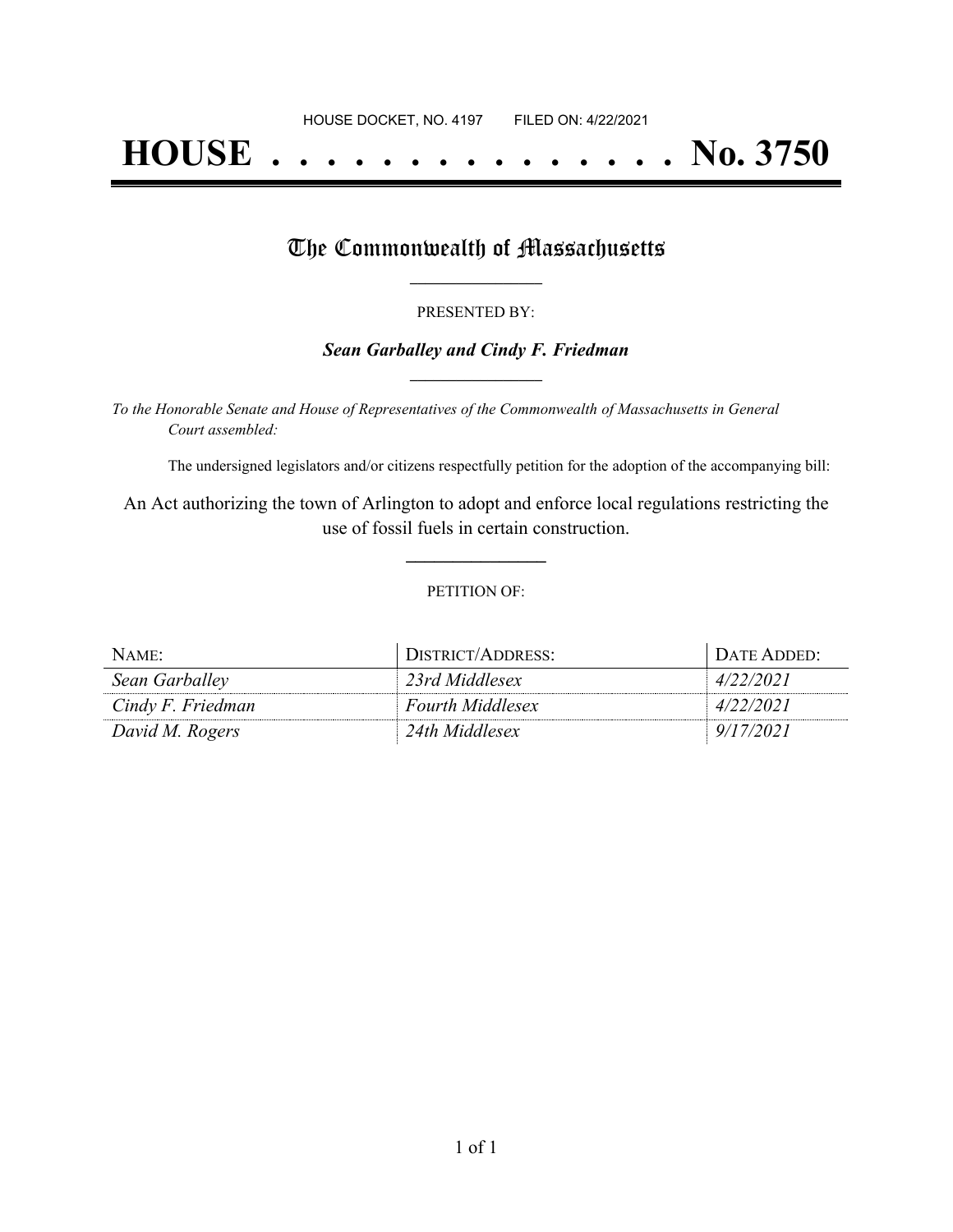## HOUSE DOCKET, NO. 4197 FILED ON: 4/22/2021

## **HOUSE . . . . . . . . . . . . . . . No. 3750**

By Representative Garballey of Arlington and Senator Friedman, a joint petition (accompanied by bill, House, No. 3750) of Sean Garballey and Cindy F. Friedman (by vote of the town) that the town of Arlington be authorized to regulate new construction or major renovation projects that do not qualify as fossil fuel-free buildings. Municipalities and Regional Government. [Local Approval Received.]

## The Commonwealth of Massachusetts

**In the One Hundred and Ninety-Second General Court (2021-2022) \_\_\_\_\_\_\_\_\_\_\_\_\_\_\_**

**\_\_\_\_\_\_\_\_\_\_\_\_\_\_\_**

An Act authorizing the town of Arlington to adopt and enforce local regulations restricting the use of fossil fuels in certain construction.

Be it enacted by the Senate and House of Representatives in General Court assembled, and by the authority *of the same, as follows:*

1 SECTION 1. As used in this act, the term "fossil fuel-free building" shall mean an entire

2 building or condominium unit that supports its operation without the use of coal, oil, natural gas,

3 fuel hydrocarbons, including synthetic equivalents, or other fossil fuels.

- 4 SECTION 2. Notwithstanding section 13 of chapter 142 and chapter 164 of the General 5 Laws, the state building code, as codified in 780 CMR, or any other general or special law to the 6 contrary, the town of Arlington may adopt and further amend general or zoning by-laws that 7 restrict new construction or major renovation projects that do not qualify as fossil fuel-free 8 buildings.
- 9 SECTION 3. Notwithstanding section 7 of chapter 40A of the General Laws or any other 10 general or special law to the contrary, the building inspector of the town of Arlington, or any